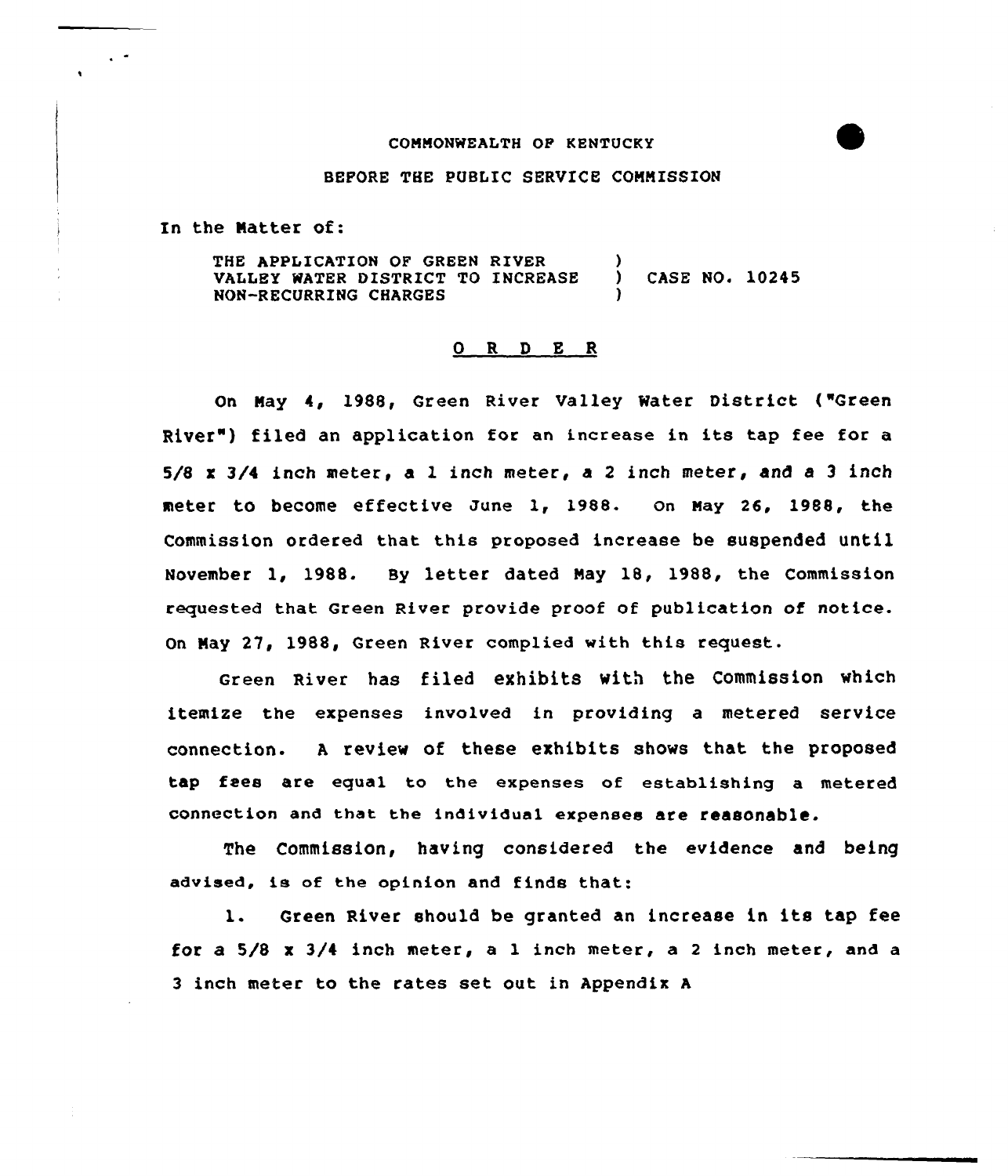2. Green River should file within 30 days from the date of this Order its revised tariff sheets setting out the charges approved herein.

SO BE IT ORDERED.

Done at Prankfort, Kentucky, this 14th day of June, 1988.

PUBLIC SERVICE CONNISSION

Cahabel / Leman

Chairman<br>Version Channel Comissioner

ATTEST

Executive Director